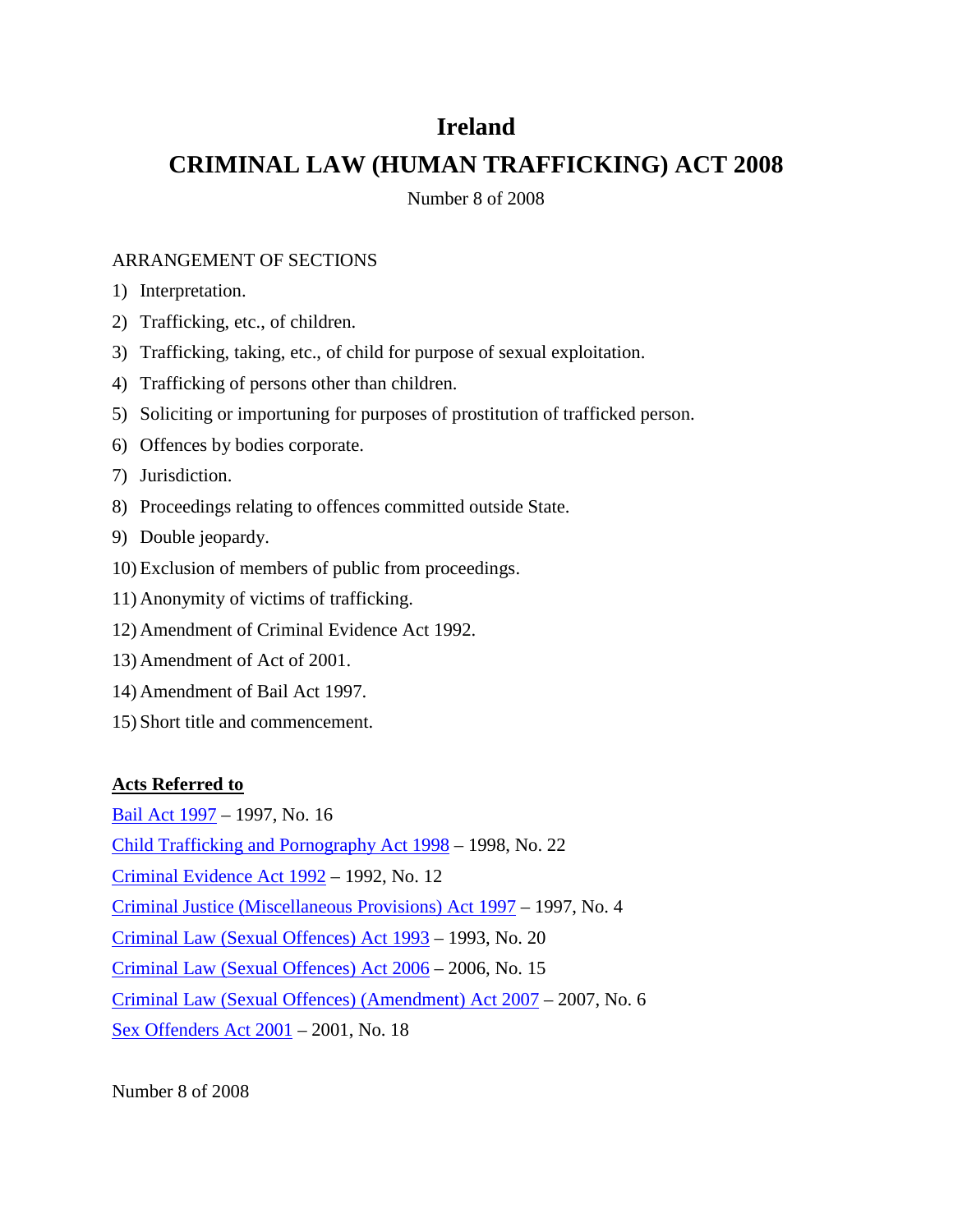#### **CRIMINAL LAW (HUMAN TRAFFICKING) ACT 2008**

AN ACT TO GIVE EFFECT TO COUNCIL FRAMEWORK DECISION OF 19 JULY 2002 ON COMBATING TRAFFICKING IN HUMAN BEINGS; TO GIVE EFFECT, IN PART, TO THE UNITED NATIONS PROTOCOL TO PREVENT, SUPPRESS AND PUNISH TRAFFICKING IN PERSONS, ESPECIALLY WOMEN AND CHILDREN, SUPPLEMENTING THE UNITED NATIONS CONVENTION AGAINST TRANSNATIONAL ORGANISED CRIME, DONE AT NEW YORK ON 15 NOVEMBER 2000, AND THE COUNCIL OF EUROPE CONVENTION ON ACTION AGAINST TRAFFICKING IN HUMAN BEINGS DONE AT WARSAW ON 16 MAY 2005; FOR THOSE PURPOSES TO AMEND CERTAIN ENACTMENTS; TO AMEND SECTION 3 OF THE SEX OFFENDERS ACT 2001; AND TO PROVIDE FOR MATTERS CONNECTED THEREWITH.

[7th May, 2008]

#### BE IT ENACTED BY THE OIREACHTAS AS FOLLOWS:

#### **Section 1. Interpretation.**

 $1 -$  In this Act-

**"Act of 1998"** means the [Child Trafficking and Pornography Act 1998](http://www.irishstatutebook.ie/1998/en/act/pub/0022/index.html) ;

"Act of 2001" means the <u>Sex Offenders Act 2001</u>;

**"child"** means a person under the age of 18 years;

#### **"exploitation"** means—

- a) labour exploitation,
- b) sexual exploitation, or
- c) exploitation consisting of the removal of one or more of the organs of a person;

**"labour exploitation"** means, in relation to a person (including a child)—

- a) subjecting the person to forced labour,
- b) forcing him or her to render services to another, or
- c) enslavement of the person or subjecting him or her to servitude or a similar condition or state;

**"sexual exploitation"** means, in relation to a person—

- a) the production of pornography depicting the person either alone or with others,
- b) causing the person to engage in sexual activity for the purpose of the production of pornography,
- c) the prostitution of the person,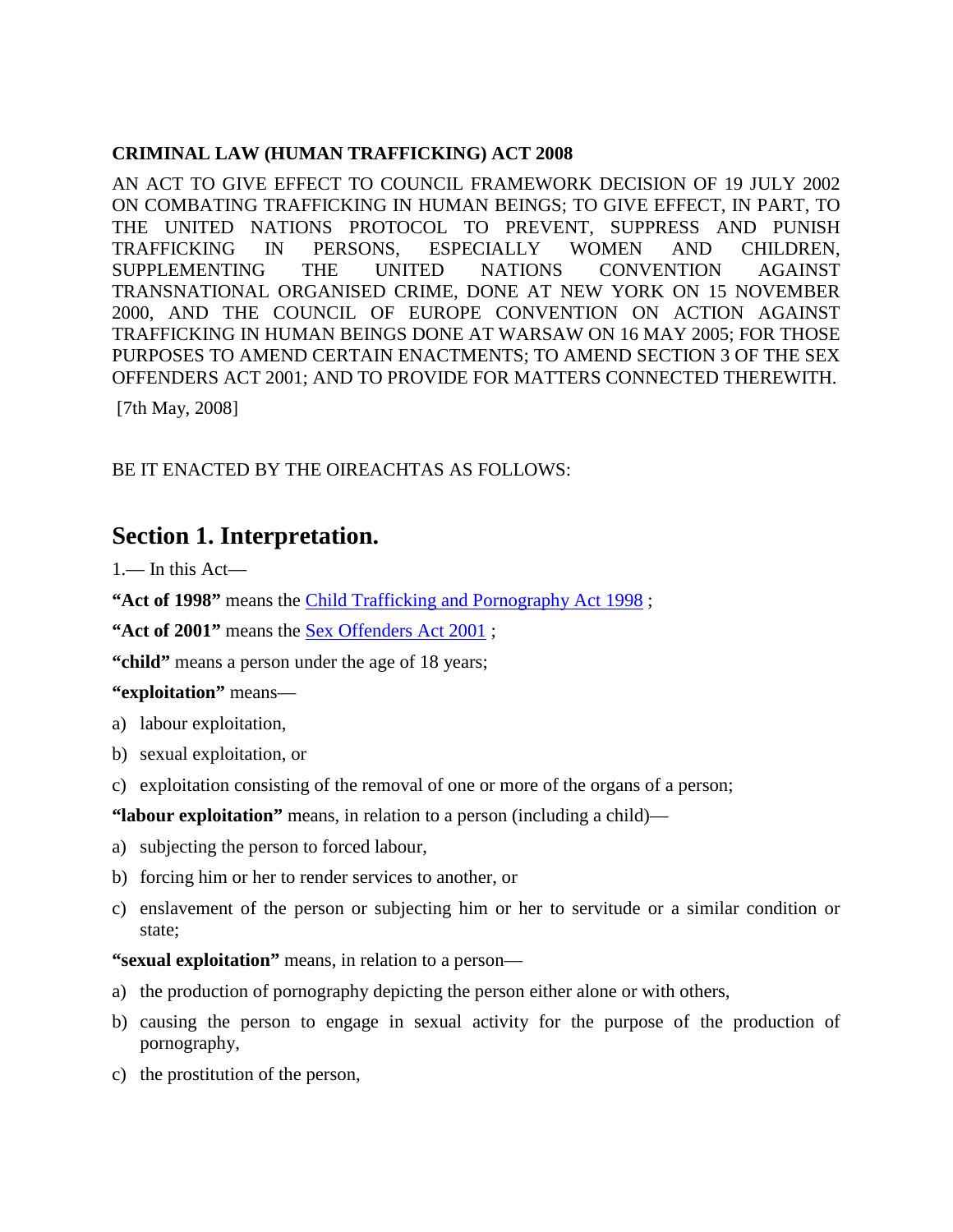- d) the commission of an offence specified in the Schedule to the Act of 2001 against the person; causing another person to commit such an offence against the person; or causing the person to commit such an offence against another person, or
- e) otherwise causing the person to engage or participate in any sexual, indecent or obscene act;

**"trafficks"** means, in relation to a person (including a child)—

- a) procures, recruits, transports or harbours the person, or
	- i) transfers the person to,
	- ii) places the person in the custody, care or charge, or under the control, of, or
	- iii) otherwise delivers the person to,

another person,

- b) causes a person to enter or leave the State or to travel within the State,
- c) takes custody of a person or takes a person
	- i) into one's care or charge, or
		- ii) under one's control,

or

d) provides the person with accommodation or employment.

# **Section 2. Trafficking, etc., of Children.**

 $2 -$ 

- 1) A person who trafficks a child for the purposes of the exploitation of the child shall be guilty of an offence.
- 2) A person who
	- a. sells a child, offers or exposes a child for sale or invites the making of an offer to purchase a child, or
	- b. purchases or makes an offer to purchase a child,

shall be guilty of an offence.

- 3) A person who causes an offence under subsection (1) or (2) to be committed shall be guilty of an offence.
- 4) A person who attempts to commit an offence under subsection (1), (2) or (3) shall be guilty of an offence.
- 5) A person guilty of an offence under this section shall be liable upon conviction on indictment
	- a. to imprisonment for life or a lesser term, and
	- b. at the discretion of the court, to a fine.
- 6) In this section " exploitation " does not include sexual exploitation.

# **Section 3. Trafficking, Taking, etc., of Child for Purpose of Sexual Exploitation.**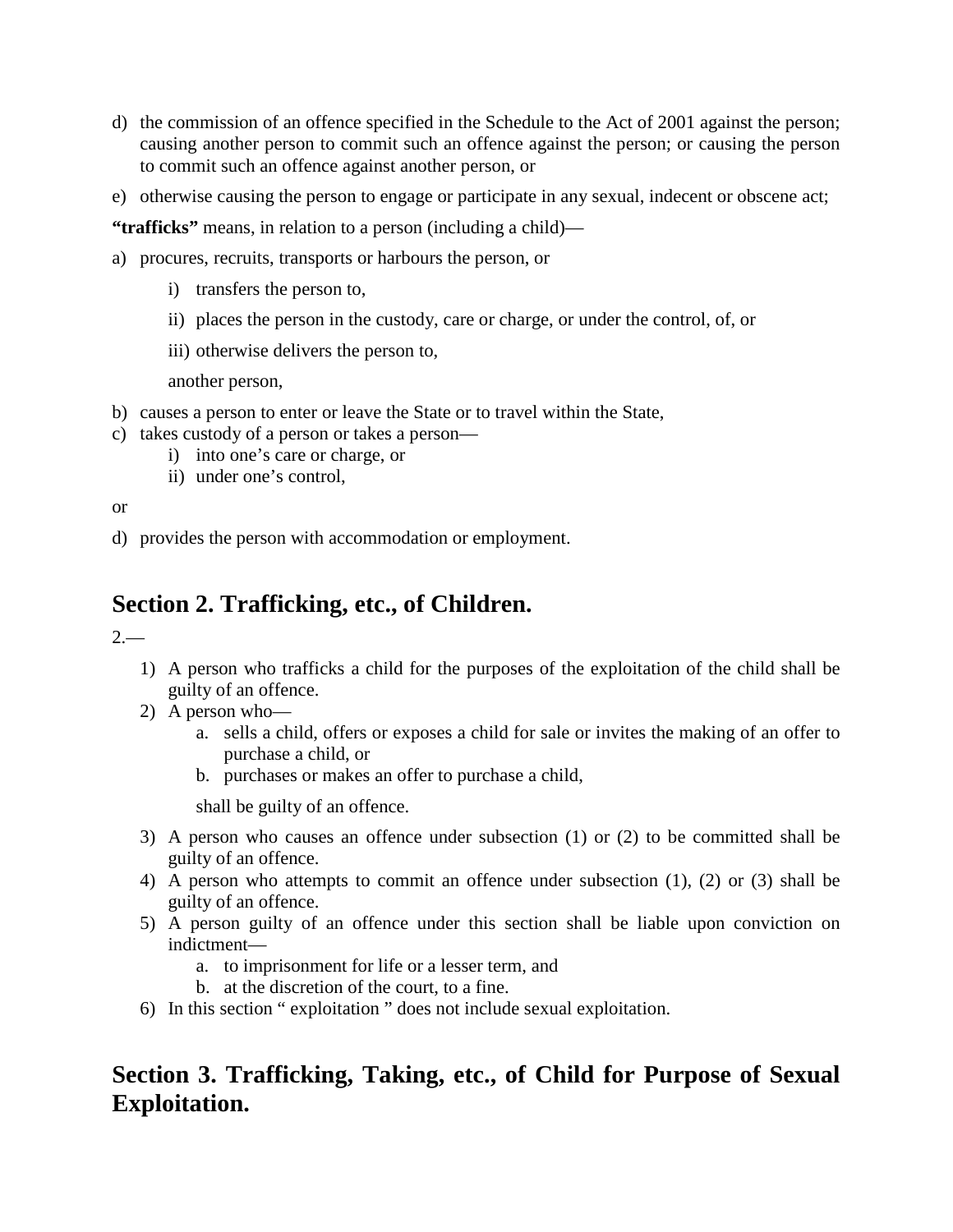3. Section 3 (amended by [section 6](http://www.irishstatutebook.ie/2007/en/act/pub/0006/sec0006.html#sec6) of the Criminal Law (Sexual Offences) (Amendment) Act  $2007$ ) of the Act of 1998 is amended by—

a) the substitution of the following subsections for subsections (1) and (2):

"(1) A person who trafficks a child for the purposes of the sexual exploitation of the child shall be guilty of an offence and shall be liable upon conviction on indictment—

- (a) to imprisonment for life or a lesser term, and
- (b) at the discretion of the court, to a fine.

(2) A person who—

- (a) sexually exploits a child, or
- (b) takes, detains, or restricts the personal liberty of, a child for the purpose of his or her sexual exploitation,

shall be guilty of an offence and shall be liable upon conviction on indictment—

- (i) to imprisonment for life or a lesser term, and
- (ii) at the discretion of the court, to a fine.",

and

b) the substitution of the following subsections for subsection (3):

"(3) A person who causes another person to commit an offence under subsection (1) or (2) shall be guilty of an offence and shall be liable upon conviction on indictment—

- (a) to imprisonment for life or a lesser term, and
- (b) at the discretion of the court, to a fine.

(4) A person who attempts to commit an offence under subsection  $(1)$ ,  $(2)$  or  $(3)$  shall be guilty of an offence and shall be liable upon conviction on indictment—

(a) to imprisonment for life or a lesser term, and

(b) at the discretion of the court, to a fine.

(5) In this section—

'child' means a person under the age of 18 years;

'sexual exploitation' means, in relation to a child—

- a) inviting, inducing or coercing the child to engage in prostitution or the production of child pornography,
- b) the prostitution of the child or the use of the child for the production of child pornography,
- c) the commission of an offence specified in the Schedule to the [Sex Offenders Act 2001](http://www.irishstatutebook.ie/2001/en/act/pub/0018/index.html) against the child; causing another person to commit such an offence against the child; or inviting, inducing or coercing the child to commit such an offence against another person,
- d) inviting, inducing or coercing the child to engage or participate in any sexual, indecent or obscene act, or
- e) inviting, inducing or coercing the child to observe any sexual, indecent or obscene act, for the purpose of corrupting or depraving the child,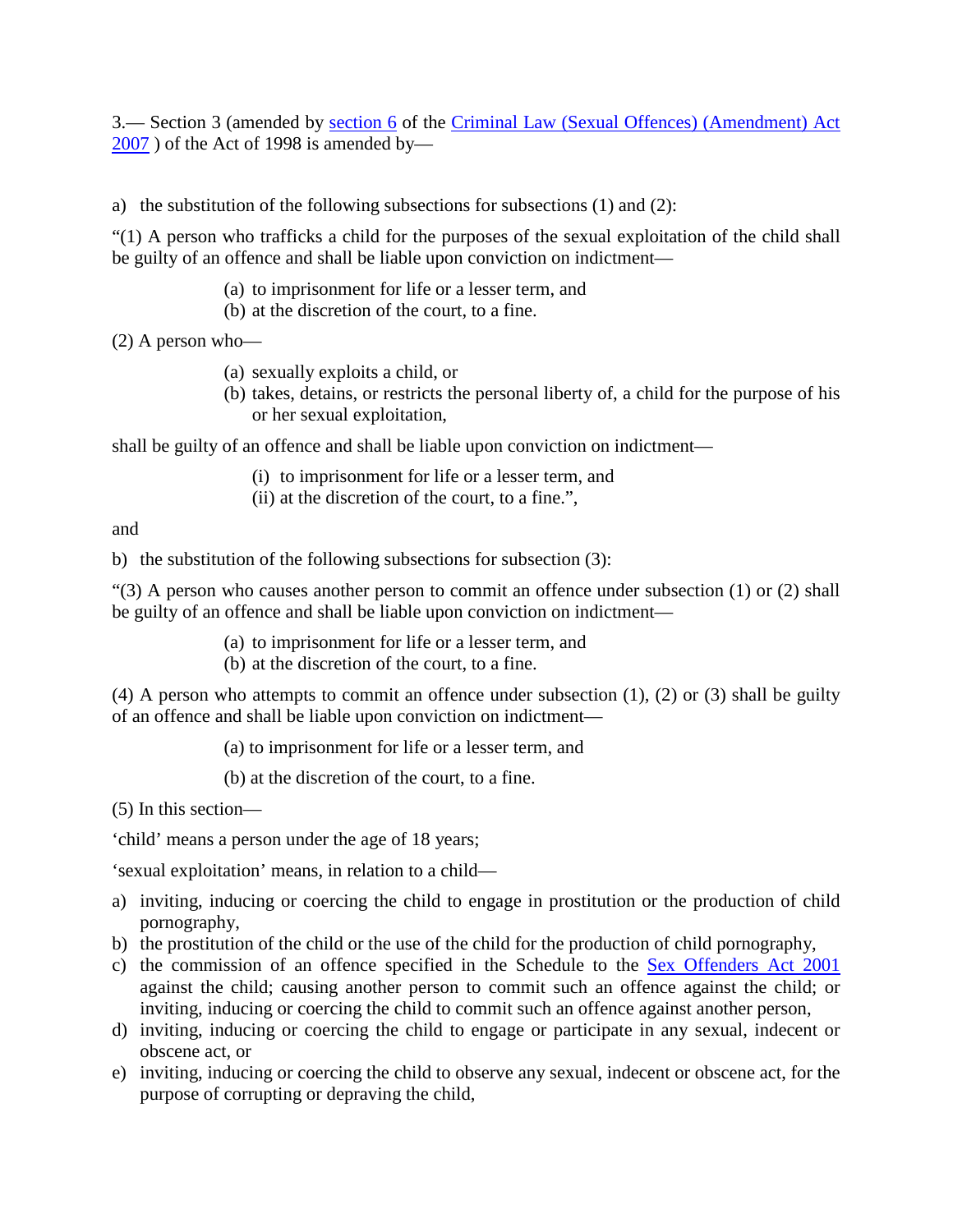and 'sexually exploits' shall be construed accordingly;

'trafficks' means, in relation to a child—

- a) procures, recruits, transports or harbours the child, or—
	- (i) transfers the child to,
	- (ii) places the child in the custody, care or charge, or under the control, of, or
	- (iii)otherwise delivers the child to,

another person,

- b) causes the child to enter or leave the State or to travel within the State,
- c) takes custody of the child or takes the child—
	- (i) into one's care or charge, or
	- (ii) under one's control,

or

d) provides the child with accommodation or employment.".

### **Section 4. Trafficking of Persons Other Than Children.**

4.— (1) A person (in this section referred to as the "trafficker") who trafficks another person (in this section referred to as the "trafficked person"), other than a child or a person to whom subsection (3) applies, for the purposes of the exploitation of the trafficked person shall be guilty of an offence if, in or for the purpose of trafficking the trafficked person, the trafficker—

- a) coerced, threatened, abducted or otherwise used force against the trafficked person,
- b) deceived or committed a fraud against the trafficked person,
- c) abused his or her authority or took advantage of the vulnerability of the trafficked person to such extent as to cause the trafficked person to have had no real and acceptable alternative but to submit to being trafficked,
- d) coerced, threatened or otherwise used force against any person in whose care or charge, or under whose control, the trafficked person was for the time being, in order to compel that person to permit the trafficker to traffick the trafficked person, or
- e) made any payment to, or conferred any right, interest or other benefit on, any person in whose care or charge, or under whose control, the trafficked person was for the time being, in exchange for that person permitting the trafficker to traffick the trafficked person.

(2) In proceedings for an offence under this section it shall not be a defence for the defendant to show that the person in respect of whom the offence was committed consented to the commission of any of the acts of which the offence consists.

(3) A person who trafficks a person who is mentally impaired for the purposes of the exploitation of the person shall be guilty of an offence.

(4) A person who—

- (a) sells another person, offers or exposes another person for sale or invites the making of an offer to purchase another person, or
- (b) purchases or makes an offer to purchase another person,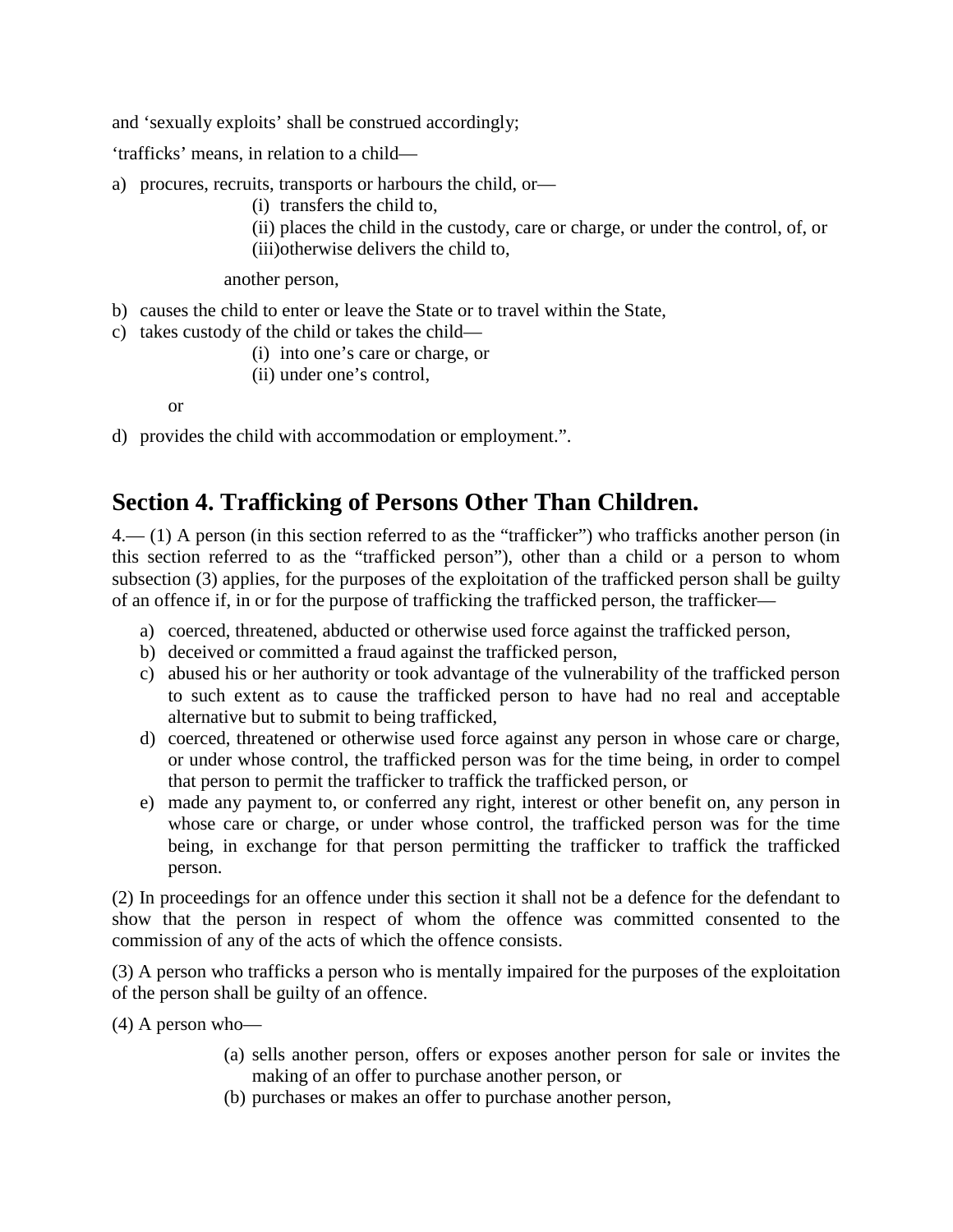shall be guilty of an offence.

(5) A person who causes an offence under subsection (1, (3) or (4) to be committed shall be guilty of an offence.

(6) A person who attempts to commit an offence under subsection (1), (3), (4) or (5) shall be guilty of an offence.

(7) A person guilty of an offence under this section shall be liable upon conviction on indictment—

- (a) to imprisonment for life or a lesser term, and
- (b) at the discretion of the court, to a fine.

(8) In this section "mentally impaired" has the same meaning as it has in the [Criminal Law](http://www.irishstatutebook.ie/1993/en/act/pub/0020/index.html)  [\(Sexual Offences\) Act 1993](http://www.irishstatutebook.ie/1993/en/act/pub/0020/index.html) .

## **Section 5. Soliciting or Importuning for Purposes of Prostitution of Trafficked Person.**

5.— (1) Where, for the purposes of the prostitution of a trafficked person, a person (other than that trafficked person) solicits or importunes another person, including that trafficked person, in any place, he or she shall be guilty of an offence.

(2) A person (other than the trafficked person in respect of whom the offence under subsection (1) is committed) who accepts, or agrees to accept a payment, right, interest or other benefit from a person for a purpose mentioned in subsection (1) shall be guilty of an offence.

(3) A person guilty of an offence under this section shall be liable—

- (a) on summary conviction to a fine not exceeding  $\epsilon$ ,000 or a term of imprisonment not exceeding 12 months, or both, or
- (b) on conviction on indictment to a fine or a term of imprisonment not exceeding 5 years, or both.

(4) In proceedings for an offence under this section it shall be a defence for the defendant to prove that he or she did not know and had no reasonable grounds for believing, that the person in respect of whom the offence was committed was a trafficked person.

(5) This section is in addition to, and not in substitution for, section 7 of the Act of 1993 in so far as an offence under that section is committed by, or in respect of, a trafficked person.

(6) In this section—

**"Act of 1993"** means the [Criminal Law \(Sexual Offences\) Act 1993](http://www.irishstatutebook.ie/1993/en/act/pub/0020/index.html) ;

**"solicits or importunes"** has the same meaning as it has in the Act of 1993;

#### **"trafficked person"** means—

- (a) a person in respect of whom an offence under subsection (1) or (3) of [section](http://www.irishstatutebook.ie/2008/en/act/pub/0008/print.html#sec4)  [4](http://www.irishstatutebook.ie/2008/en/act/pub/0008/print.html#sec4) has been committed, or
- (b) a child who has been trafficked for the purpose of his or her exploitation.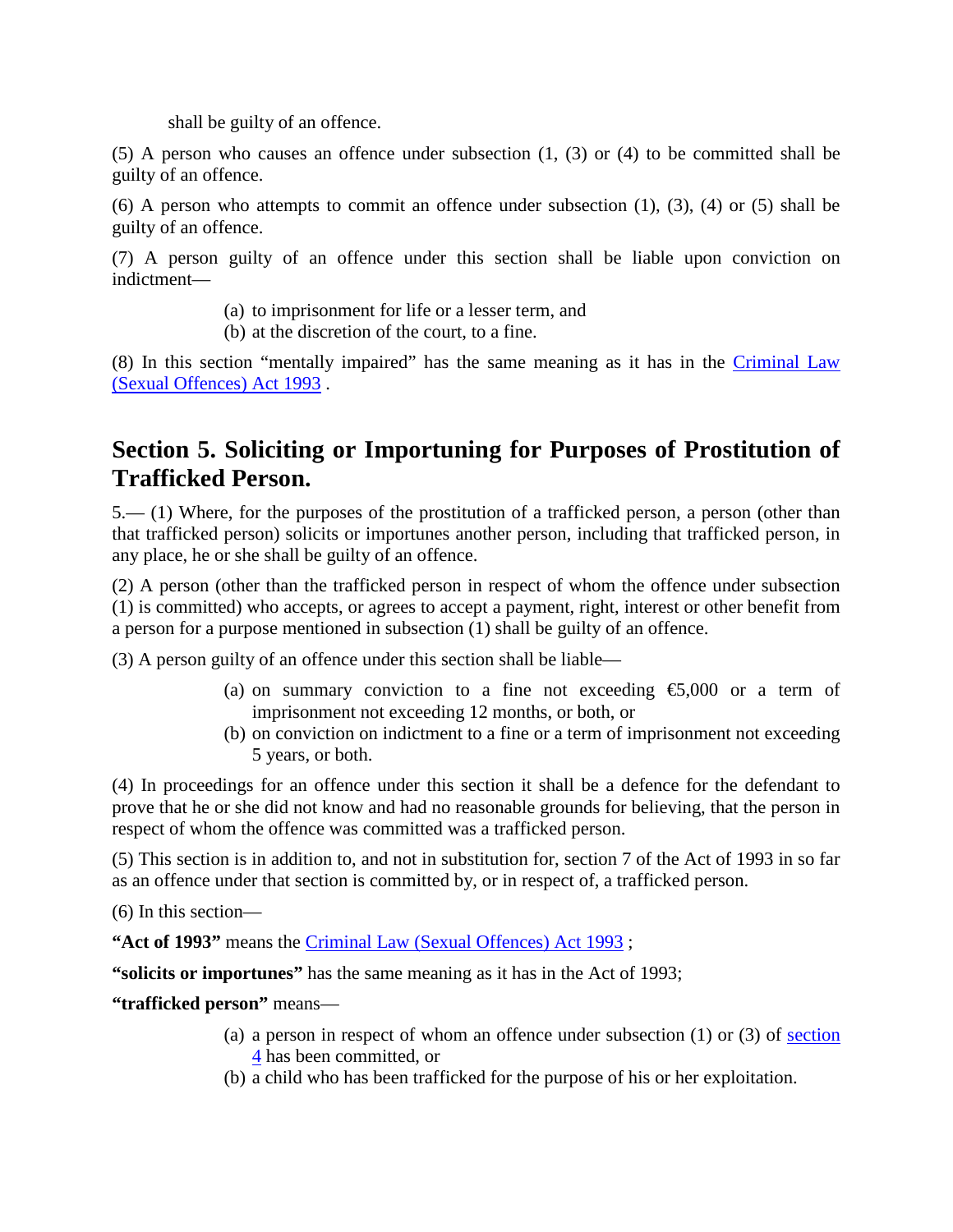## **Section 6. Offences by Bodies Corporate.**

6.— Where an offence under this Act is committed by a body corporate and is proved to have been so committed with the consent or connivance of or to be attributable to any neglect on the part of any person, being a director, manager, secretary or other officer of the body corporate, or a person who was purporting to act in such capacity, that person shall, as well as the body corporate, be guilty of an offence and shall be liable to be proceeded against and punished as if he or she were guilty of the first-mentioned offence.

### **Section 7. Jurisdiction.**

7.— (1) Where a person who is an Irish citizen or ordinarily resident in the State does an act in a place other than the State that, if done in the State, would constitute an offence under [section 2](http://www.irishstatutebook.ie/2008/en/act/pub/0008/print.html#sec2) or [4](http://www.irishstatutebook.ie/2008/en/act/pub/0008/print.html#sec4) , or section 3 (other than subsections (2A) and (2B)) of the Act of 1998, he or she shall be guilty of an offence and shall be liable on conviction on indictment to a fine, or imprisonment for life, or both.

(2) Where a person does an act in relation to an Irish citizen in a place other than the State that, if done in the State, would constitute an offence under [section 2](http://www.irishstatutebook.ie/2008/en/act/pub/0008/print.html#sec2) or [4](http://www.irishstatutebook.ie/2008/en/act/pub/0008/print.html#sec4) , or section 3 (other than subsections (2A) and (2B)) of the Act of 1998, he or she shall be guilty of an offence and shall be liable on conviction on indictment to a fine, or imprisonment for life, or both.

(3) Where a person conspires with, or incites, in the State, another person to do an act in a place other than the State that, if done in the State, would constitute an offence under [section 2](http://www.irishstatutebook.ie/2008/en/act/pub/0008/print.html#sec2) or [4](http://www.irishstatutebook.ie/2008/en/act/pub/0008/print.html#sec4) , or section 3 (other than subsections (2A) and (2B)) of the Act of 1998, he or she shall be guilty of an offence and shall be liable on conviction on indictment to a fine, or imprisonment for life, or both.

(4) Where a person who is an Irish citizen or ordinarily resident in the State conspires with, or incites, in a place other than the State, another person to do an act in a place other than the State that, if done in the State, would constitute an offence under section  $2$  or  $4$ , or section 3 (other than subsections (2A) and (2B)) of the Act of 1998, he or she shall be guilty of an offence and shall be liable on conviction on indictment to a fine, or imprisonment for life, or both.

(5) Where a person conspires with, or incites, in the State or in a place other than the State, another person to do an act in relation to an Irish citizen in a place other than the State that, if done in the State, would constitute an offence under [section 2](http://www.irishstatutebook.ie/2008/en/act/pub/0008/print.html#sec2) or [4](http://www.irishstatutebook.ie/2008/en/act/pub/0008/print.html#sec4) , or section 3 (other than subsections (2A) and (2B)) of the Act of 1998, he or she shall be guilty of an offence and shall be liable on conviction on indictment to a fine, or imprisonment for life, or both.

(6) Where a person conspires with, or incites, in a place other than the State, a person who is an Irish citizen or ordinarily resident in the State to do an act in a place other than the State that, if done in the State, would constitute an offence under [section 2](http://www.irishstatutebook.ie/2008/en/act/pub/0008/print.html#sec2) or  $\frac{4}{3}$ , or section 3 (other than subsections (2A) and (2B)) of the Act of 1998, he or she shall be guilty of an offence and shall be liable on conviction on indictment to a fine, or imprisonment for life, or both.

(7) Where a person attempts to commit an offence under subsection  $(1)$ ,  $(2)$ ,  $(3)$ ,  $(4)$ ,  $(5)$  or  $(6)$ , he or she shall be guilty of an offence and shall be liable on conviction on indictment to a fine, or imprisonment for life, or both.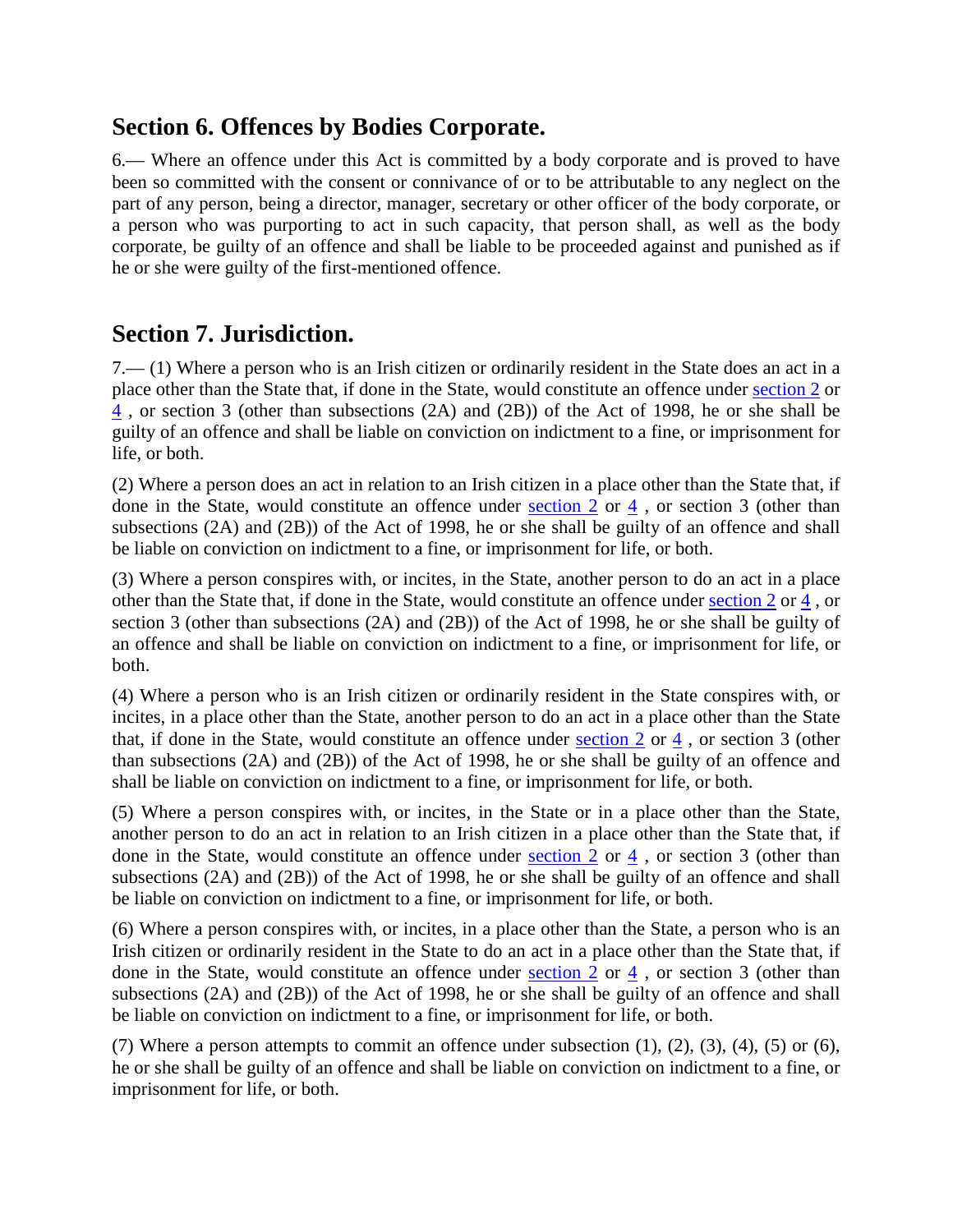(8) For the purposes of this section a person shall be deemed to be ordinarily resident in the State if—

- (a) he or she has had his or her principal residence in the State for the period of 12 months immediately preceding the alleged commission of the offence,
- (b) it is a company registered under the Companies Acts, or
- (c) in the case of any other body corporate, it is established under the law of the State.

## **Section 8. Proceedings Relating to Offences Committed Outside State.**

8.— Proceedings for an offence under [section 7](http://www.irishstatutebook.ie/2008/en/act/pub/0008/print.html#sec7) may be taken in any place in the State and the offence may for all incidental purposes be treated as having been committed in that place.

### **Section 9. Double Jeopardy.**

9.— (1) Where a person has been acquitted of an offence in a place other than the State, he or she shall not be proceeded against for an offence under this Act consisting of the alleged act or acts constituting the first-mentioned offence.

(2) Where a person has been convicted of an offence in a place other than the State, he or she shall not be proceeded against for an offence under this Act consisting of the act or acts constituting the first-mentioned offence.

### **Section 10. Exclusion of Members of Public from Proceedings.**

10.— (1) In proceedings for an offence under [section 2](http://www.irishstatutebook.ie/2008/en/act/pub/0008/print.html#sec2) or  $\frac{4}{3}$ , or section 3 (other than subsections (2A) and (2B)) of the Act of 1998, or incitement or conspiracy to commit any such offence, all persons, other than officers of the court, persons directly concerned in the proceedings and such other persons (if any) as the judge of the court may determine, shall be excluded from the court during the proceedings.

(2) In proceedings to which this section applies the verdict or decision and the sentence (if any) shall be pronounced in public.

## **Section 11. Anonymity of Victims of Trafficking.**

11.— (1) Where a person is charged with an offence under [section 2](http://www.irishstatutebook.ie/2008/en/act/pub/0008/print.html#sec2) or [4](http://www.irishstatutebook.ie/2008/en/act/pub/0008/print.html#sec4) , or section 3 (other than subsections (2A) and (2B)) of the Act of 1998, any person who publishes or broadcasts any information, including—

> (a) any photograph of, or that includes a depiction of, the alleged victim of the offence, or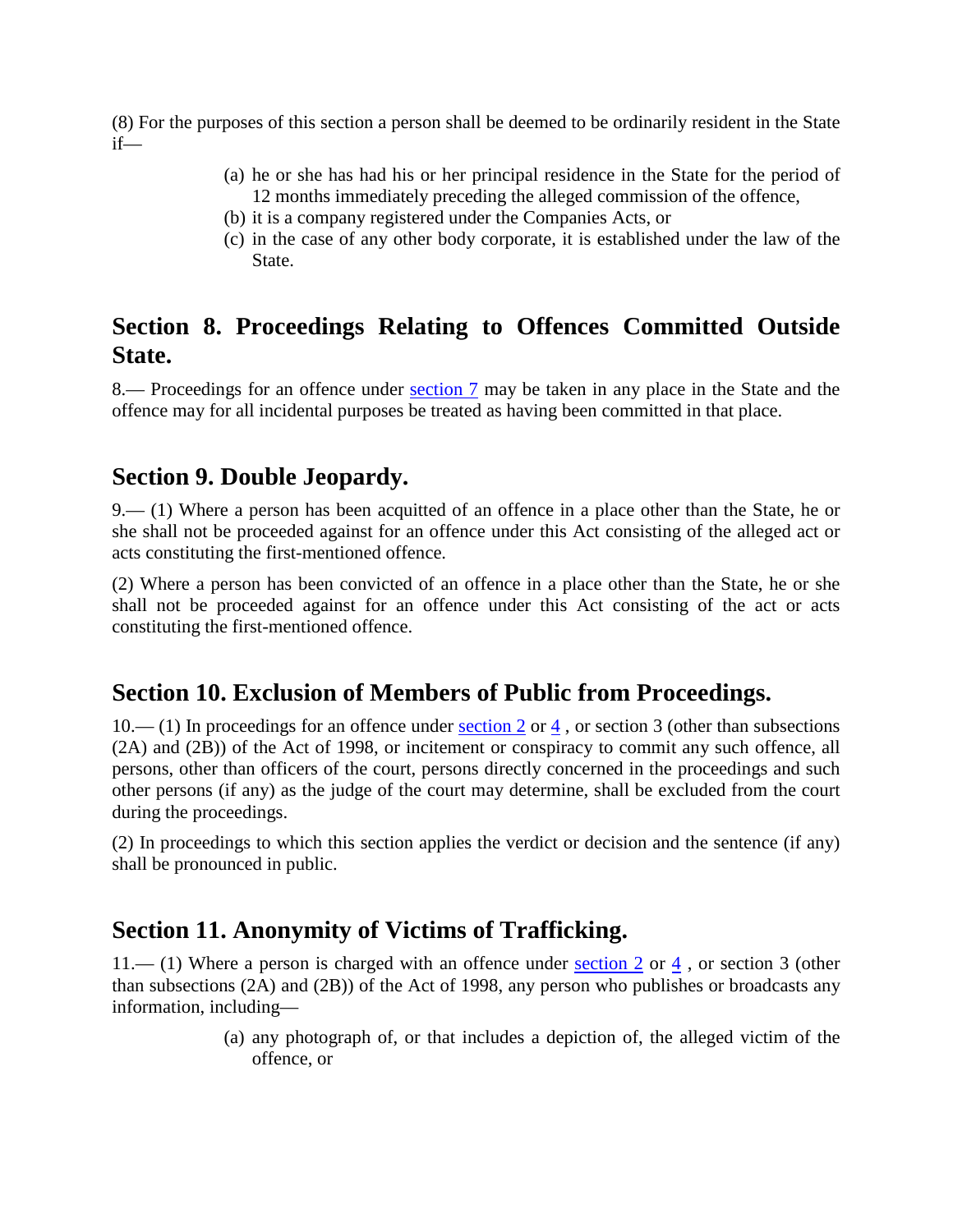(b) any other representation of the physical likeness, or any representation that includes a depiction of the physical likeness, of the alleged victim of the offence,

that is likely to enable the identification of the alleged victim of the offence, shall, subject to any direction under subsection (2), be guilty of an offence and shall be liable upon conviction on indictment to a fine, or imprisonment for a term not exceeding 10 years, or both.

(2) The judge of the court in which proceedings for an offence under [section 2](http://www.irishstatutebook.ie/2008/en/act/pub/0008/print.html#sec2) or [4](http://www.irishstatutebook.ie/2008/en/act/pub/0008/print.html#sec4) , or section 3 (other than subsections (2A) and (2B)) of the Act of 1998, are brought may, where he or she considers that the interests of justice so require, direct that such information to which subsection (1) applies as he or she shall specify in the direction may be published or broadcast in such manner and subject to such conditions as he or she may specify in the direction.

(3) A direction under this section shall be in writing.

(4) A person who contravenes a direction under this section, including a condition in such a direction, shall be guilty of an offence and shall be liable upon conviction on indictment to a fine, or imprisonment for a term not exceeding 10 years, or both.

(5) In this section—

**"broadcasts"** means transmits, relays or distributes by wireless telegraphy or by any other means, or by wireless telegraphy in conjunction with any other means, of communications, sounds, signs, visual images or signals intended for reception by any person whether such communications, sounds, signs, visual images or signals are received by that person or not;

**"publishes"** means publishes to any person, and includes publishes on the internet.

## **Section 12. Amendment of Criminal Evidence Act 1992.**

12.— The [Criminal Evidence Act 1992](http://www.irishstatutebook.ie/1992/en/act/pub/0012/index.html) is amended—

- a) in the definition of "sexual offence" (inserted by [section 16](http://www.irishstatutebook.ie/1997/en/act/pub/0004/sec0016.html#zza4y1997s16) of the [Criminal Justice](http://www.irishstatutebook.ie/1997/en/act/pub/0004/index.html)  [\(Miscellaneous Provisions\) Act 1997](http://www.irishstatutebook.ie/1997/en/act/pub/0004/index.html) ) in section 2, by—
	- (i) the deletion of paragraph (iv) (inserted by <u>section 7</u> (2) of the Criminal [Law \(Sexual Offences\) Act 2006](http://www.irishstatutebook.ie/2006/en/act/pub/0015/index.html) ), and
	- (ii) the substitution of the following paragraph for paragraph (e):

"(e) the [Criminal Law \(Sexual Offences\) Act 2006](http://www.irishstatutebook.ie/2006/en/act/pub/0015/index.html) ;",

and

b) by the substitution of the following section for section 12 (amended by section 10 of the Act of 1998):

"12.— This Part applies to—

- (a) a sexual offence,
- (b) an offence involving violence or the threat of violence to a person,
- (c) an offence under section 3, 4, 5 or 6 of the [Child Trafficking and Pornography](http://www.irishstatutebook.ie/1998/en/act/pub/0022/index.html)  [Act 1998](http://www.irishstatutebook.ie/1998/en/act/pub/0022/index.html) ,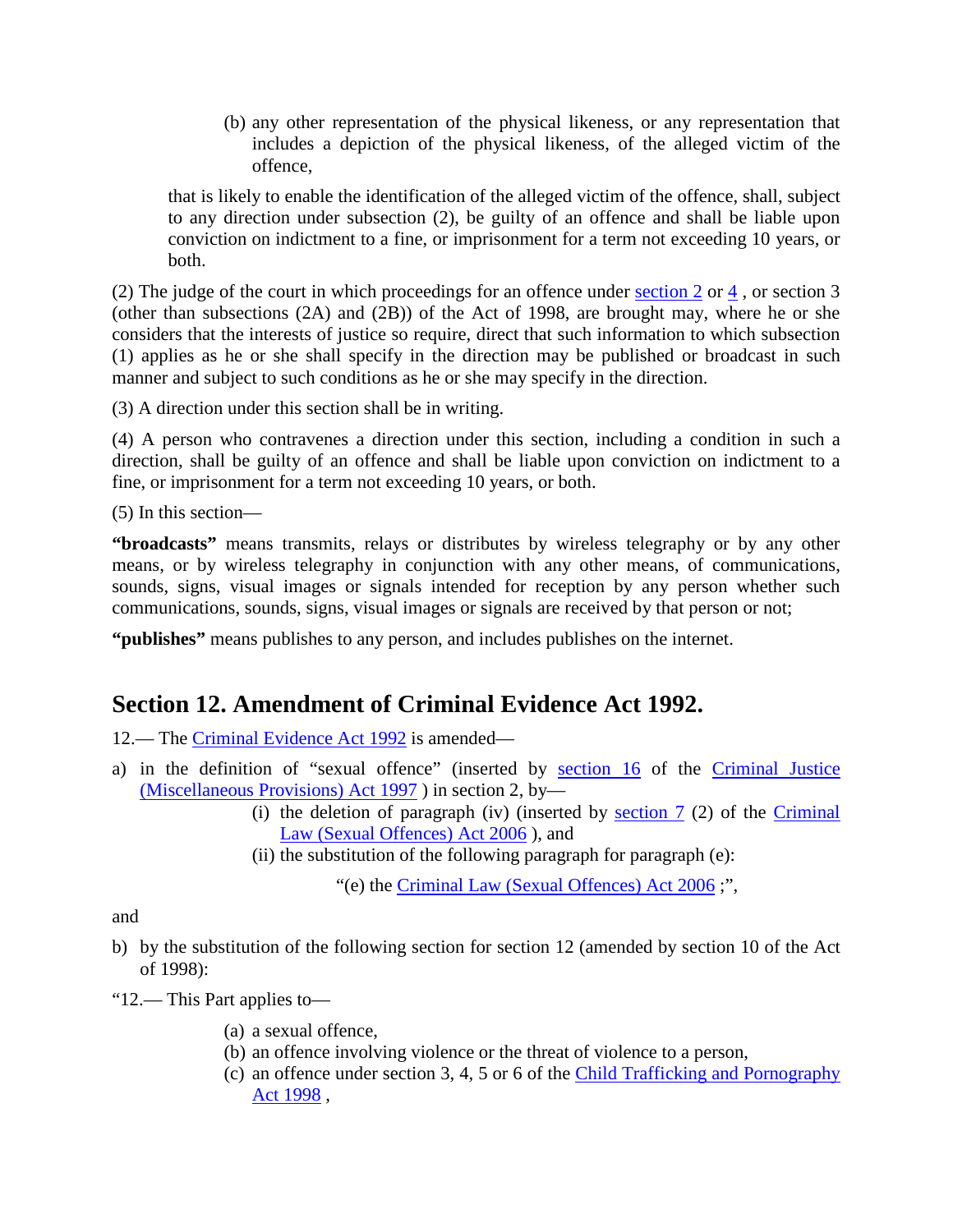- (d) an offence under [section 2](http://www.irishstatutebook.ie/2008/en/act/pub/0008/print.html#sec2) , [4](http://www.irishstatutebook.ie/2008/en/act/pub/0008/print.html#sec4) or [7](http://www.irishstatutebook.ie/2008/en/act/pub/0008/print.html#sec7) of the Criminal Law (Human Trafficking) Act 2008, or
- (e) an offence consisting of attempting or conspiring to commit, or of aiding or abetting, counselling, procuring or inciting the commission of, an offence mentioned in paragraph  $(a)$ ,  $(b)$ ,  $(c)$  or  $(d)$ .".

#### **Section 13. Amendment of Act of 2001.**

- 13.— The Act of 2001 is amended—
- a) in section 3, by-
	- (i) the substitution of the following paragraph for paragraph (a) of subsection  $(2)$ :

"(a) paragraph 2 of the Schedule (sexual assault or indecent assault), other than an offence of sexual assault or indecent assault of a person who, at the time of the commission of the offence, was mentally impaired,",

- (ii) the substitution of the following paragraph for paragraph (ii) of subsection  $(2)$ :
	- "(ii) the person guilty of the offence—

(I) is, for the time being, the subject of an order of the court remanding him or her on bail or in custody pending the passing of sentence, or

(II) has not, in respect of the offence, been sentenced to any punishment involving deprivation of liberty for a limited or unlimited period of time or been made subject to any measure involving such deprivation of liberty.", and

(iii)the insertion of the following subsection:

"(4) In this section 'mentally impaired' has the same meaning as it has in [section 5](http://www.irishstatutebook.ie/1993/en/act/pub/0020/sec0005.html#zza20y1993s5) of the [Criminal Law \(Sexual Offences\) Act 1993](http://www.irishstatutebook.ie/1993/en/act/pub/0020/index.html) .",

b) in section 12, by the substitution of the following subsection for subsection (3):

"(3) A person guilty of an offence under this section shall be liable—

- (a) on summary conviction, to a fine not exceeding  $\epsilon$ ,000, or imprisonment for a term not exceeding 12 months, or both, or
- (b) on conviction on indictment to a fine not exceeding  $\bigoplus$  0,000, or imprisonment for a term not exceeding 5 years, or both.",

(c) in section 33, by the insertion of the following subsection:

"(4) Proceedings for an offence under subsection (1) may be brought and prosecuted by a probation and welfare officer.", and

(d) in the Schedule, by the insertion of the following paragraph:

"16A. An offence under the Criminal Law (Human Trafficking) Act 2008 in so far as the offence is committed for the purposes of the sexual exploitation of a person.".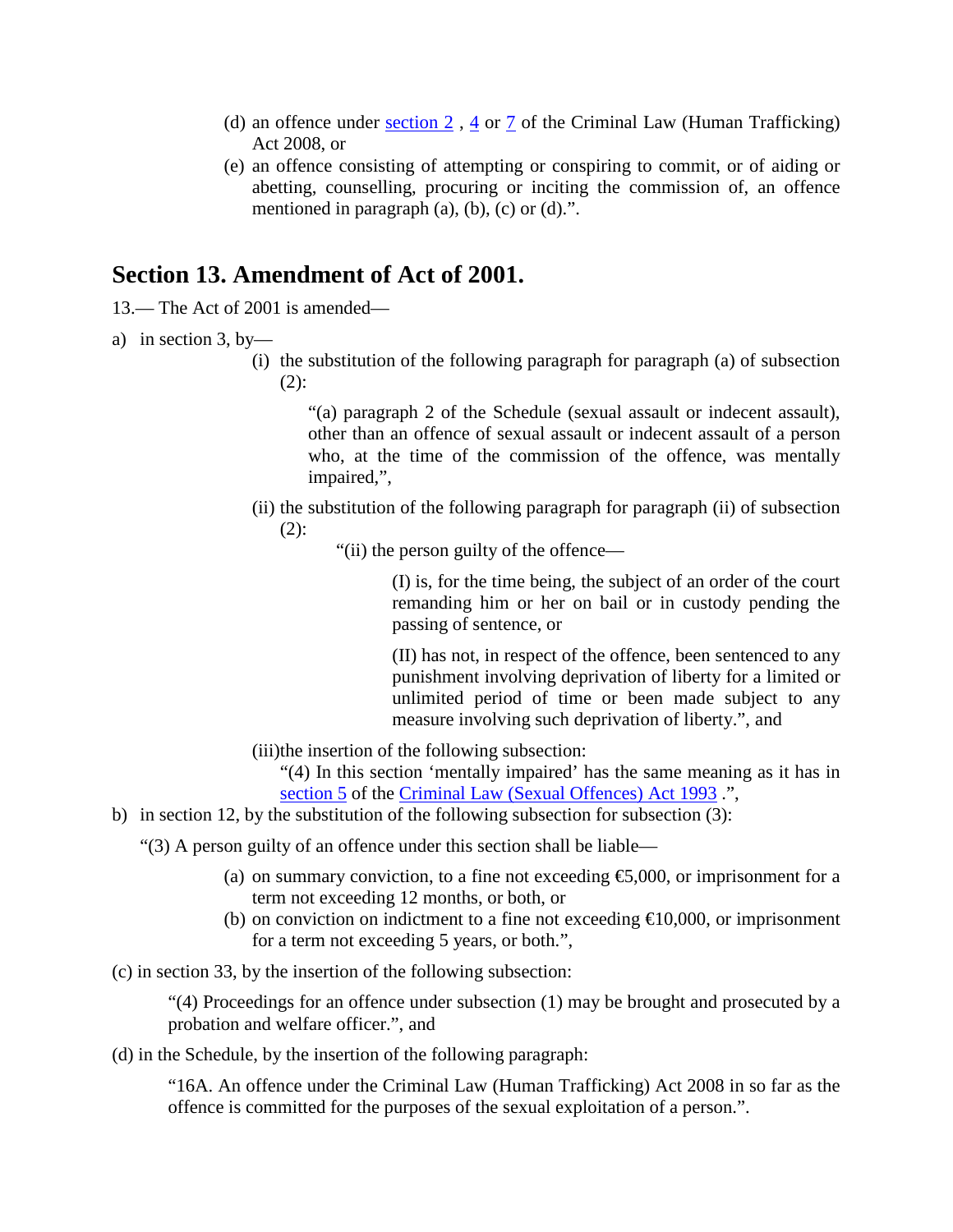### **Section 14. Amendment of Bail Act 1997.**

14.— The Schedule to the [Bail Act 1997](http://www.irishstatutebook.ie/1997/en/act/pub/0016/index.html) is amended by the insertion of the following paragraph: "8A. An offence under the Criminal Law (Human Trafficking) Act 2008.".

# **Section 15. Short Title and Commencement.**

- 15.— (1) This Act may be cited as the Criminal Law (Human Trafficking) Act 2008.
- (2) This Act shall come into operation one month after its passing.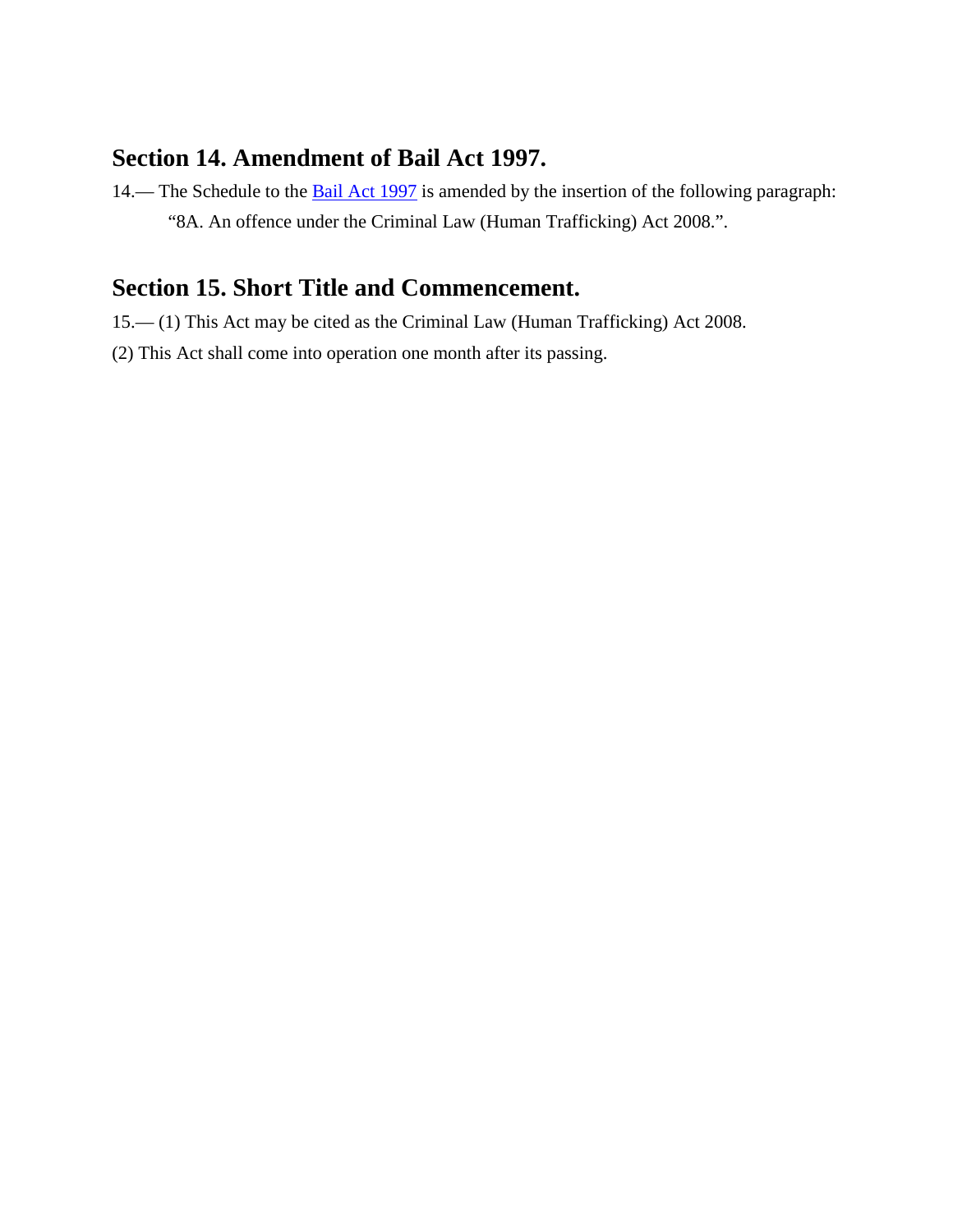#### **IRELAND**

#### **Child Trafficking and Pornography Act, 1998**

#### **AN ACT TO PROHIBIT TRAFFICKING IN, OR THE USE OF, CHILDREN FOR THE PURPOSES OF THEIR SEXUAL EXPLOITATION AND THE PRODUCTION, DISSEMINATION, HANDLING OR POSSESSION OF CHILD PORNOGRAPHY, AND TO PROVIDE FOR RELATED MATTERS**

3.

(1) Any person who organises or knowingly facilitates -

(a) the entry into, transit through or exit from the State of a child for the purpose of his or her sexual exploitation, or

(b) the provision of accommodation for a child for such a purpose while in the State, shall be guilty of an offence and shall be liable on conviction on indictment to imprisonment for life.

(2) Any person who -

(a) takes, detains or restricts the personal liberty of, a child for the purpose of his or her sexual exploitation,

(b) uses a child for such a purpose or

(c) organises or knowingly facilitates such taking, detaining, restricting or use,

shall be guilty of an offence and shall be liable on conviction on indictment to imprisonment for a term not exceeding 14 years.

(3) In this section "sexual exploitation" means

(a) inducing or coercing the child to engage in prostitution or the production of child pornography

(b) using the child for prostitution or the production of child pornography

(c) inducing or coercing the child to participate in any sexual activity which is an offence under any enactment, or